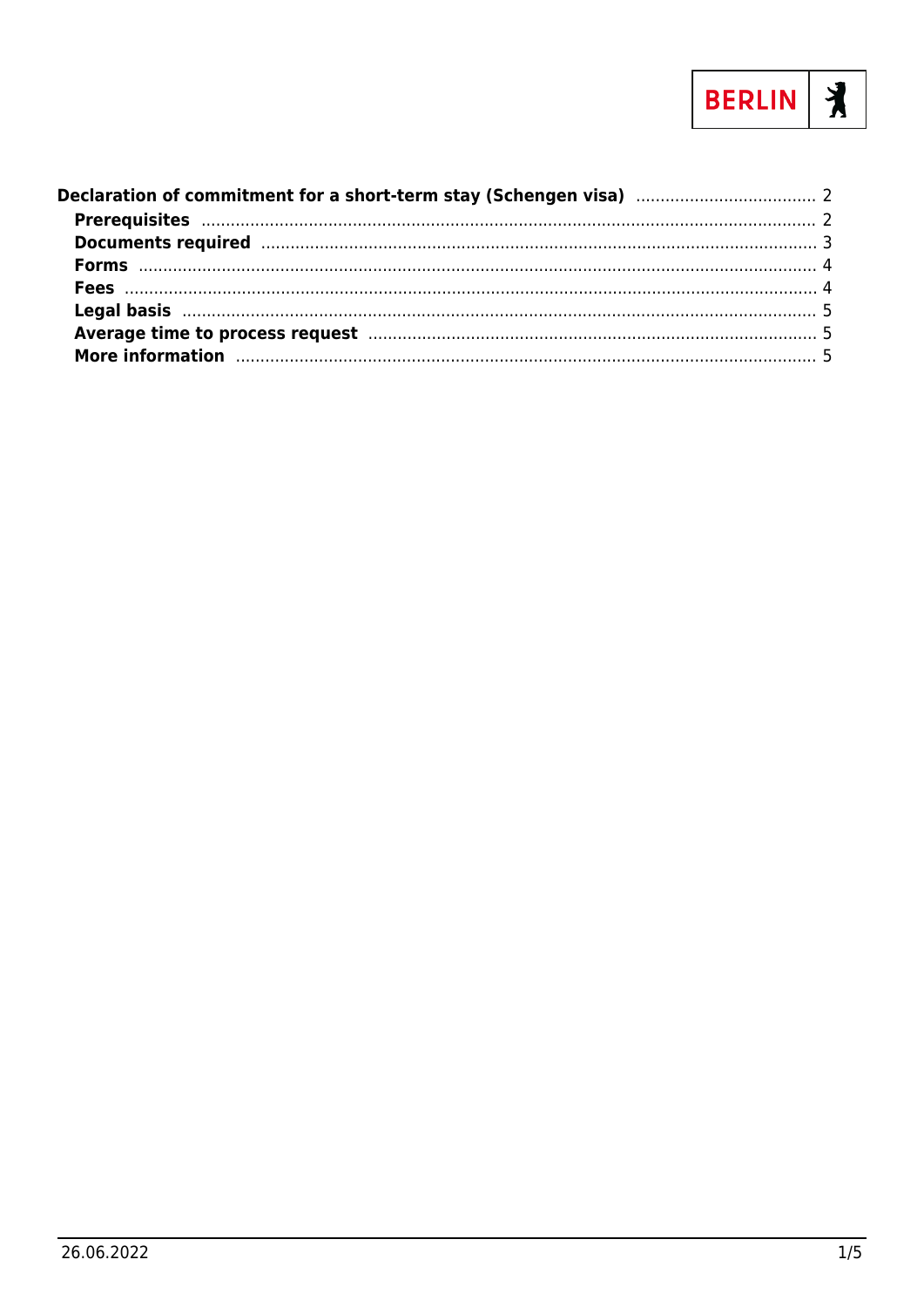# <span id="page-1-0"></span>Declaration of commitment for a short-term stay (Schengen visa)

If you invite a foreign visitor to Germany for a short time, you can submit a declaration of commitment for your visitor. Your visitor needs such a declaration of commitment in particular if he/she is applying for a short-stay visa and cannot pay for the cost of his/her stay in Germany himself/herself. The declaration of commitment is generally recognised by German missions abroad for up to 6 months after it has been issued.

Due to the worldwide spread of the COVID-19 virus, please note that there are worldwide restrictions on tourist travel and that they are subject to permanent changes. The German consulates and embassies are not offering their services in the usual way. Please find out about the conditions in the country where your foreign visitor lives on the pages of the Federal Foreign Office.

#### **What is a short-stay visa?**

With a short-stay visa, your visitor can stay in Germany for up to 90 days within a period of 180 days. It is valid for private visits, tourist trips and business trips. It is also called a "Schengen visa" or "tourist visa". You can find out more about the short-stay visa on the website of the Federal Foreign Office (see "Further Information" section).

#### **What costs are involved?**

With the declaration, you undertake to bear all the costs that the state might incur as a result of your visitor's stay in Germany. These include:

- Cost of living (for example, for food and drink, accommodation, clothing, medical treatment, medication or nursing care)
- Costs which arise in the event that the authorities have to send your visitor back to his/her home country under compulsion.

For more information on the scope and duration of the commitment, please refer to the "Zusatzerklärung zur Verpflichtungserklärung (Additional declaration of commitment)" (see "Forms" section).

# <span id="page-1-1"></span>**Prerequisites**

#### **Appointment to appear in person**

- You can only submit your declaration of commitment in person and with an appointment booked in advance.
- $\circ$  Please book a separate appointment for each declaration of commitment you require.
- $\circ$  If the declaration of commitment is to be issued for accompanying spouses and unmarried underage children during your visit, a single appointment is sufficient.
- $\circ$  If you are making the declaration on behalf of a legal entity, you must be authorized to represent.
- **Visitor has planned a short stay**

Your visitor has planned a short stay in Germany. The dates when he/she will enter Germany and when he/she will leave have been fixed.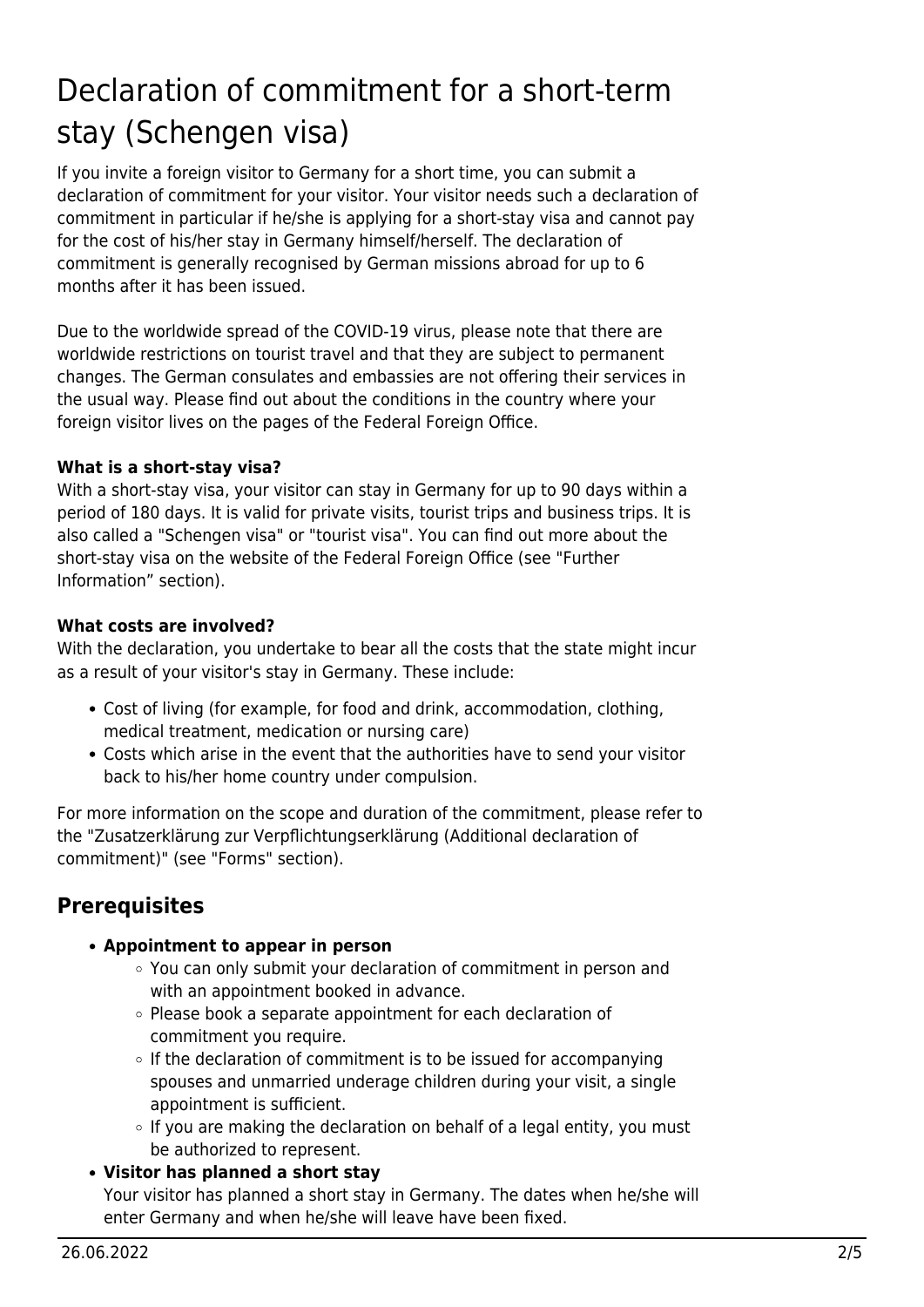#### **Sufficient income or savings**

- $\circ$  You should be able to pay from your own income or savings any costs that may arise from your visit to Germany. This is assessed according to how much income you have or how much you have in savings or fixed deposit accounts and how many guests you want to invite.
- $\circ$  You can find an overview of the income or savings required in each case in the chapter "More information".
- $\circ$  If you cannot credibly prove your financial standing, this will be noted on the declaration of commitment.
- **Residence in Berlin (in the case of legal entities: registered office in Berlin)**
	- You live in Berlin and are registered here. A secondary residence in Berlin is sufficient.
	- $\circ$  If a company or association or another legal entity makes the declaration, the legal entity must have its registered office in Berlin.
- **Without EU or EEA citizenship: valid residence title**
	- You are not a citizen of Germany, another EU country, Iceland, Liechtenstein or Norway? Then you need a valid residence title, for example a residence permit or settlement permit.
	- Your residence title must be valid for longer than your visitor intends to stay in Germany. How long it has to be valid for thereafter depends on each individual case.
	- $\circ$  Permission to remain pending a decision on asylum (Aufenthaltsgestattung), temporary suspension of deportation (Duldung) or provisional residence document (Fiktionsbescheinigung) will not be sufficient.

# <span id="page-2-0"></span>**Documents required**

#### **Form "Angaben zur Verpflichtungserklärung" (filled out)**

- $\circ$  Please bring the form with you filled out as completely, correctly and legibly as possible.
- $\circ$  Accompanying spouses and minor unmarried children of your visitor can be entered on the same form.
- $\circ$  For each other family member accompanying your visitor, please fill in a separate declaration of commitment.
- The details are voluntary. Incomplete details may, however, lead to the visa being refused.
- **Form "Belehrung zur Speicherung und Nutzung der Antragsdaten im VIS" (filled out)**
- **Form "Zusatzerklärung zur Verpflichtungserklärung"**
	- Please read the information in the form carefully before your appointment with us.
	- $\circ$  If you have any questions about it, we will be happy to answer them at your appointment.
	- $\circ$  Please bring the form to the appointment, but without signing it.
- **Proof of your income or savings (original)**

#### **If you are an employee:**

- $\circ$  the last three net earnings statements
- Your employer does not issue net earnings statements every month, but only when your salary changes? Then please bring along your last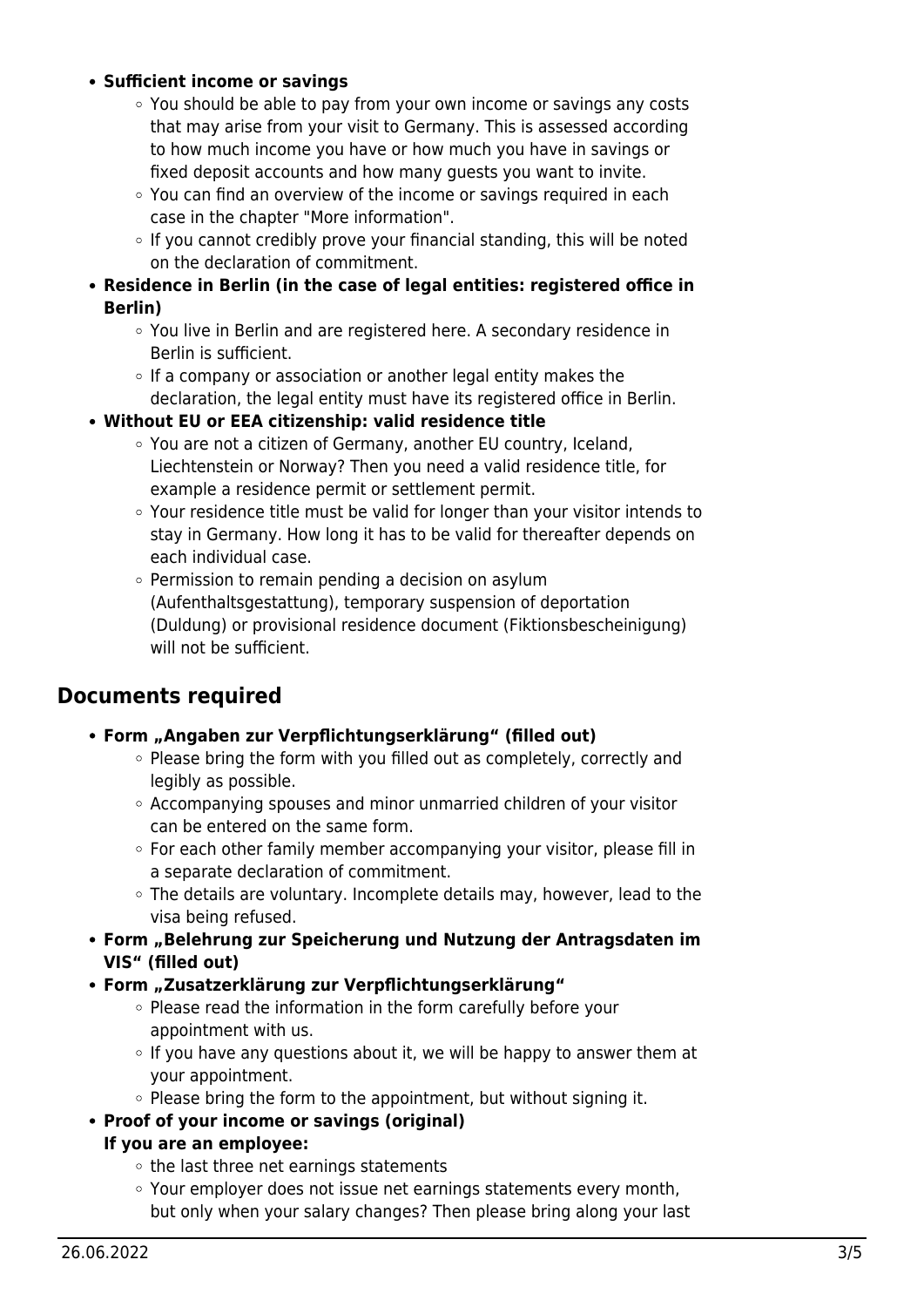net earnings statement and proof of your last 3 salary payments in the form of bank account statements.

#### **If you draw a pension:**

 $\circ$  the notice announcing the amount of your old-age pension

**If you draw unemployment benefit I (Arbeitslosengeld I):**

 $\circ$  the notice announcing the amount

#### **If you are self-employed or freelance:**

- $\circ$  the last tax assessment notice (if the application is submitted by 30 June, the tax assessment notice from the year before last; if the application is submitted as from 1 July, the tax assessment notice from last year) **or**
- $\circ$  a certificate stating your approximate current net income in the last 3 months; The certificate (no older than 14 days) should be issued by a person who works as a tax advisor, auditor or lawyer (only with relevant professional experience in tax law).

A financial evaluation is not sufficient.

#### **Your health insurance**

Proof of

- voluntary membership of the statutory health insurance scheme or
- $\circ$  the amount of contributions for private health insurance, if any

#### **In the case of legal entities: proof of power of representation**

e.g., by means of an extract from the commercial register (Handelsregister) or the register of associations (Vereinsregister)

- **Identity document**
	- Your identity card or passport
	- Copy of passport of the person applying for the short-stay visa
- **If you do not have a regular income: Documentary evidence of savings (in the original)**

Only savings or time deposit accounts at German banks may be taken into account (no shares, funds, other securities or speculative investments).

**More documents**

# In individual cases further documents may be required

### <span id="page-3-0"></span>**Forms**

- **Angaben zur Verpflichtungserklärung (Formal obligation)** ([https://www.berlin.de/formularverzeichnis/?formular=/labo/zuwanderung/\\_as](https://www.berlin.de/formularverzeichnis/?formular=/labo/zuwanderung/_assets/labo-4030-antrag-ve-08-19.pdf) [sets/labo-4030-antrag-ve-08-19.pdf\)](https://www.berlin.de/formularverzeichnis/?formular=/labo/zuwanderung/_assets/labo-4030-antrag-ve-08-19.pdf)
- **Belehrung zur Speicherung und Nutzung der Antragsdaten im VIS (Instruction regarding the storage and use of application data in the VIS)**

([https://www.berlin.de/formularverzeichnis/?formular=/labo/zuwanderung/\\_as](https://www.berlin.de/formularverzeichnis/?formular=/labo/zuwanderung/_assets/labo-4031-belehrung-antragsdaten-vis.pdf) [sets/labo-4031-belehrung-antragsdaten-vis.pdf\)](https://www.berlin.de/formularverzeichnis/?formular=/labo/zuwanderung/_assets/labo-4031-belehrung-antragsdaten-vis.pdf)

**Additional declaration of commitment** ([https://www.berlin.de/formularverzeichnis/?formular=/labo/zuwanderung/\\_as](https://www.berlin.de/formularverzeichnis/?formular=/labo/zuwanderung/_assets/labo-4384-zusatzerklaerung-zur-ve-09-19.pdf) [sets/labo-4384-zusatzerklaerung-zur-ve-09-19.pdf\)](https://www.berlin.de/formularverzeichnis/?formular=/labo/zuwanderung/_assets/labo-4384-zusatzerklaerung-zur-ve-09-19.pdf)

# <span id="page-3-1"></span>**Fees**

29.00 euros each declaration of commitment